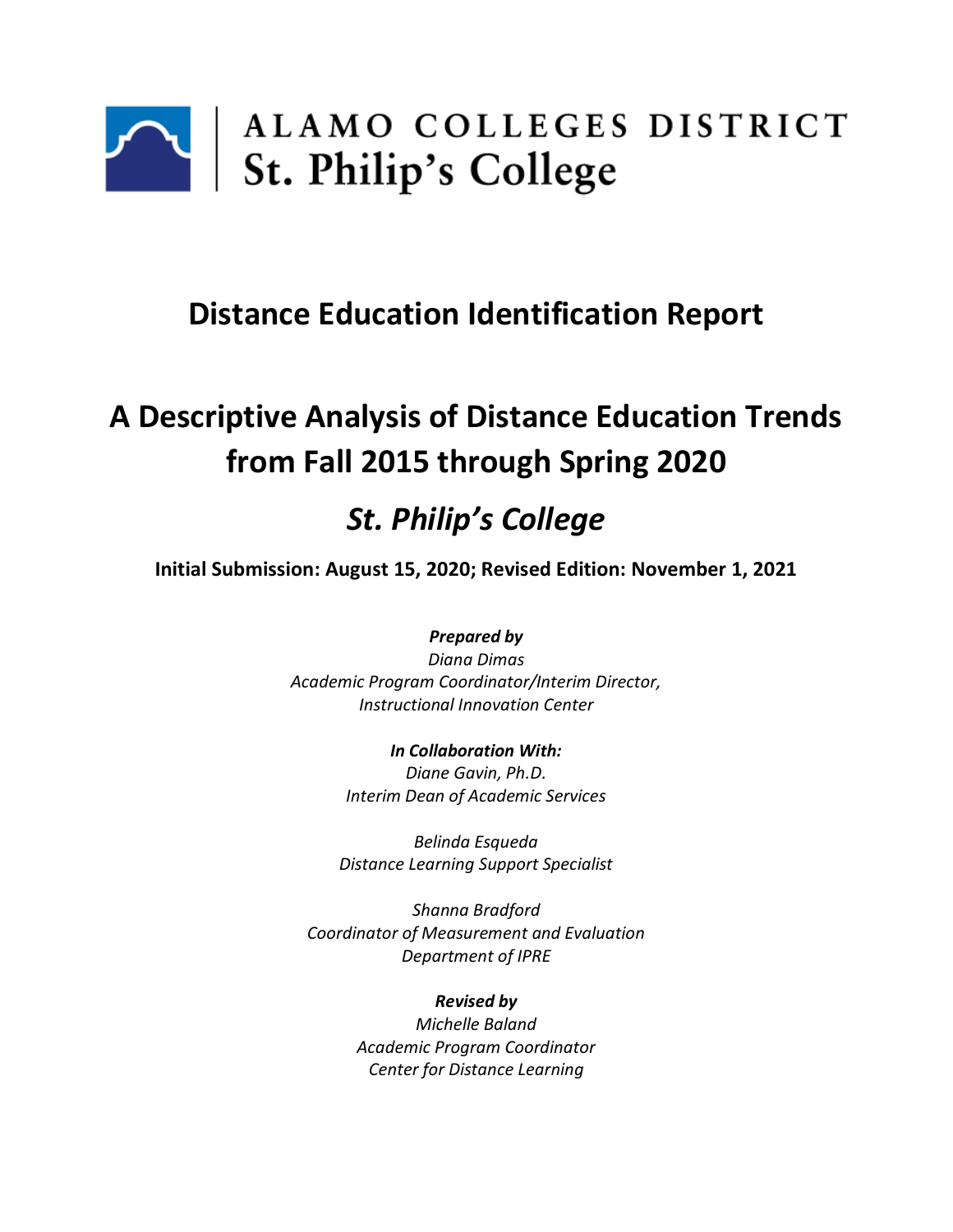#### Table of Content

- I. Introduction
- II. Identification
	- A. Distance Education Course Enrollment and Student Success
	- B. Institutional Memberships and College Rankings
	- C. Distance Learning Compliance
	- D. Center for Distance Learning
- III. Data Analysis/Assessment (Charts)
	- A. Enrollment Data
		- Distance Education Duplicated Enrollment
		- Distance Education Class Sections
		- Distance Education Core Course Sections
		- Distance Education Non-Core Course Sections
	- B. Completion Rate and Success Rate
		- Fall Completion Rate
		- Fall Success Rate
		- Spring Completion Rate
		- Spring Success Rate
	- C. Dual Credit vs. Early College High School Online Enrollments (Duplicated)
	- D. Distance Education Programs
	- E. Orientation to Online Learning Enrollment
- IV. Awareness
- V. Improvements
- VI. Summary
- VII. Glossary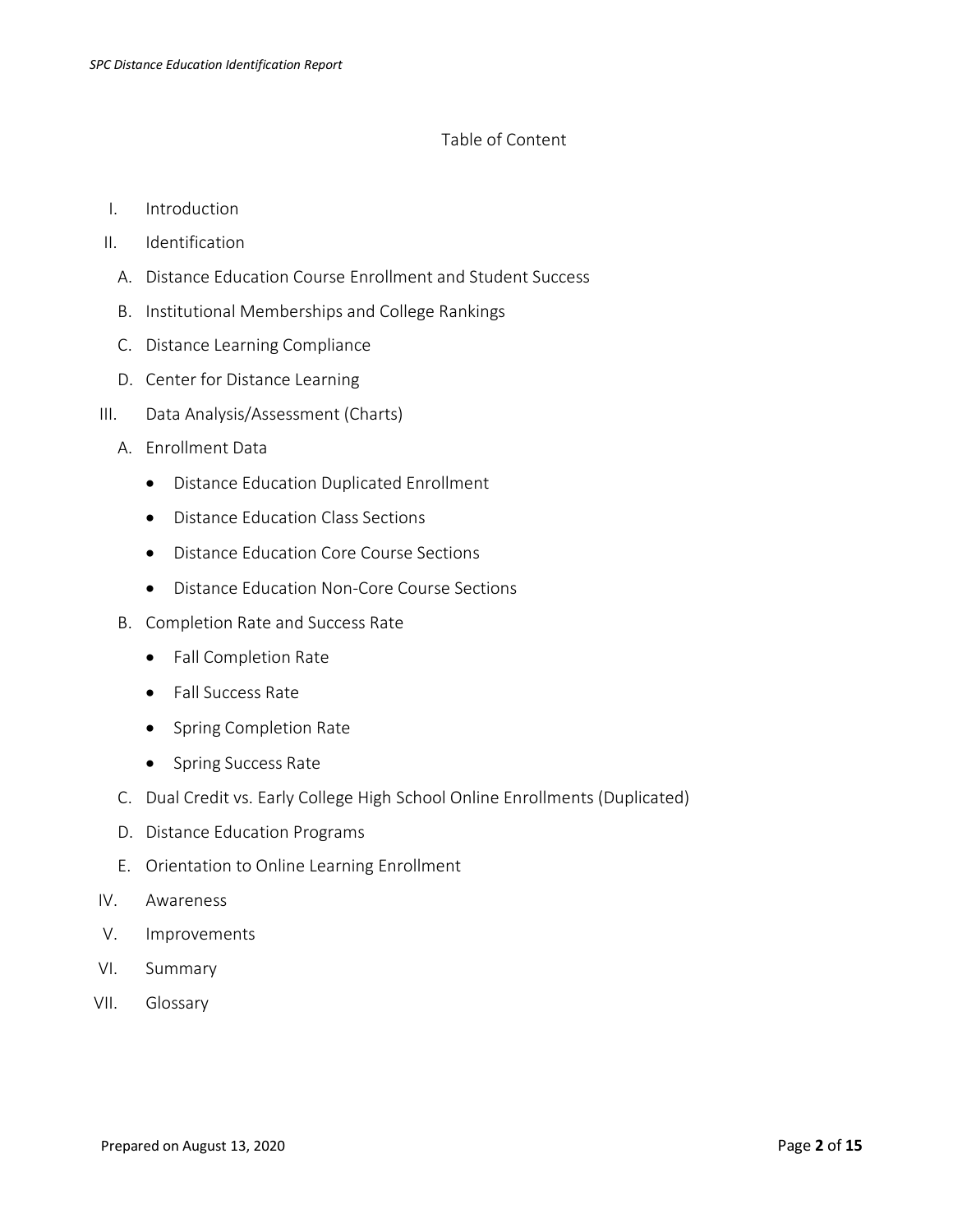### I. Introduction

The purpose of the Distance Education Identification Report is to provide information for various internal and external constituencies regarding trends in the growth of online and hybrid courses, specifically trends in student online enrollment, online enrollment in dual credit and early college high school courses, online course sections, distance learning certified faculty, student success, and support for students. In addition, this report illustrates the percentage of distance education courses within academic program types. This report focuses on distance education courses at St. Philip's College offered during semesters Fall 2015 through Spring 2020.

This report provides descriptive, quantitative data on online and hybrid courses, in addition to St. Philip's College student duplicated enrollment and trends. As part of its preparation for the SACSCOC 2015 On-Site visit and the SACSCOC 2016 Special Committee visit, St. Philip's College conducted a fourphase process: Identification, Assessment, Awareness, and Continuous and Customized Improvement based on findings.

First, the institution identified distance education courses, followed by a descriptive assessment on courses identified. The awareness phase then allowed the institution to share the identification and descriptive assessment of data with internal and external St. Philip's College constituencies. Lastly and most importantly, data reviewed in this report allowed for customized improvement across educational programs and divisions.

This report has been updated to reflect current trends through Spring 2020, as well as updated information related to distance education at St. Philip's College.

#### II. Identification

#### A. Distance Education Course Enrollment and Student Success

This report describes online and hybrid course enrollment, success rates, and number of course sections offered each semester starting with Fall 2015 and concluding in Spring 2020. The Office of Institutional Planning, Research and Effectiveness provided the data described in this report, unless otherwise noted.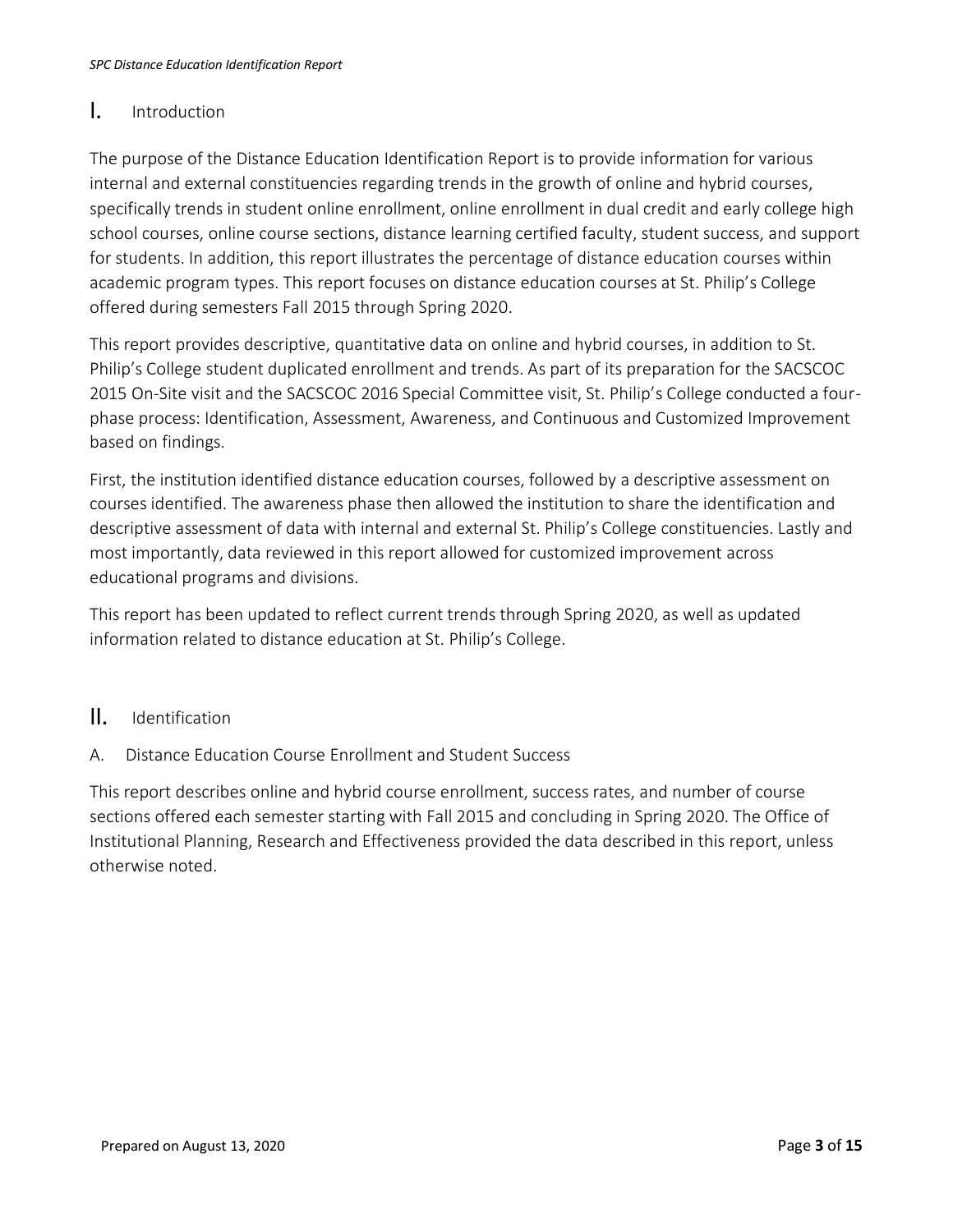B. Institutional Memberships and College Ranking

In order to stay abreast of current trends and regulations in distance education, St. Philip's College maintains institutional memberships in the National Council for State Authorization Reciprocity Agreements.

#### **MEMBERSHIPS**



As a member of NC-SARA, St. Philip's College ensures that it meets requirements related to students who reside outside of Texas and who are enrolled in our online courses. The college submits annual reports to NC-SARA with the number of out- of-state students enrolled in our online classes.



As a member of OLC, St. Philip's College has access to up-to-date and high-quality faculty and staff development resources such as webinars, courses, publications, and conferences related to distance education.



As a member of ITC, St. Philip's College has access to professional development, collaborative opportunities, research, and innovative practices in distance education. ITC is an affiliated council of the American Association of Community Colleges (AACC). ITC also tracks federal legislation that affects distance learning and conducts annual professional development meetings.



Additionally, several faculty and staff are members of the Texas Distance Learning Association (TxDLA) and participate in annual conferences, webinars, or professional development programs.

#### RANKINGS



SR Education Group named St. Philip's College # 10 with the 2020 Best Online Community Colleges in Texas. Eligible schools were ranked according to their scores, and scores were calculated according to an internal formula that incorporates retention rate, online enrollment percentage, and the number of online associate degrees offered. https://www.guidetoonlineschools.com/online-schools/st-philip-s-college?lvl=32



St. Philip's College is a member of the National Association for College Admission Counseling, has ranked the college's Associate of Applied Science in Information Technology Cybersecurity Specialist as number eight (8) in the nation. This designation covers academic through 2020. https://www.nacacnet.org/ https://www.alamo.edu/spc/academics/academic-resources/academiccenters/cybersecurity-center/cyber-news/



St. Philip's College was named #11 at Best Colleges.com for having "the best online art programs." Quality online art programs being considered by students should be accredited and affordable while giving art students the tools and knowledge they need for success in the academic world and beyond graduation.



Niche rankings are based on rigorous analysis of key statistics from the U.S. Department of Education and millions of reviews. St. Philip's College was rank the #11 best community college in Texas. https://www.niche.com/colleges/search/best-communitycolleges/s/texas/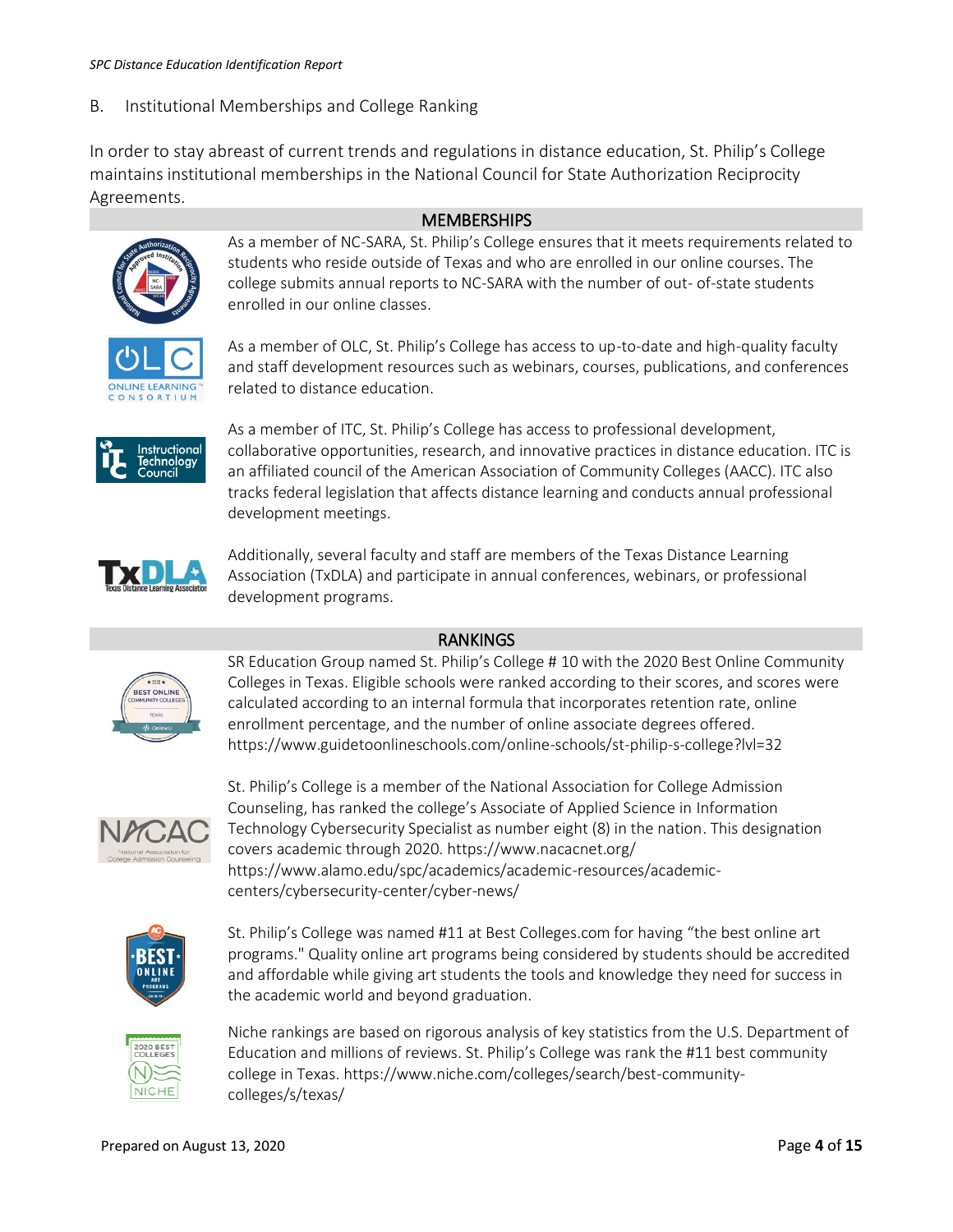#### C. Distance Learning Compliance

In order to facilitate maintaining compliance with distance education aspects of SACSCOC accreditation, the college established a Distance Learning Compliance Committee composed of faculty and staff and co-chaired by the Director of Teaching with Technology and the Dean for Academic Success whose division includes the Center for Distance Learning. The committee meets several times a year to review the status of online enrollments, programs, technology, online student support, and online faculty development.

#### D. Center for Distance Learning

The college's Center for Distance Learning mission is to provide services and support to online students. The center includes a Coordinator, a Distance Learning Support Specialist, and part-time staff. They support students by email, by phone, or in person. The center also manages and facilitates the required Orientation to Online Learning (OLRN) course.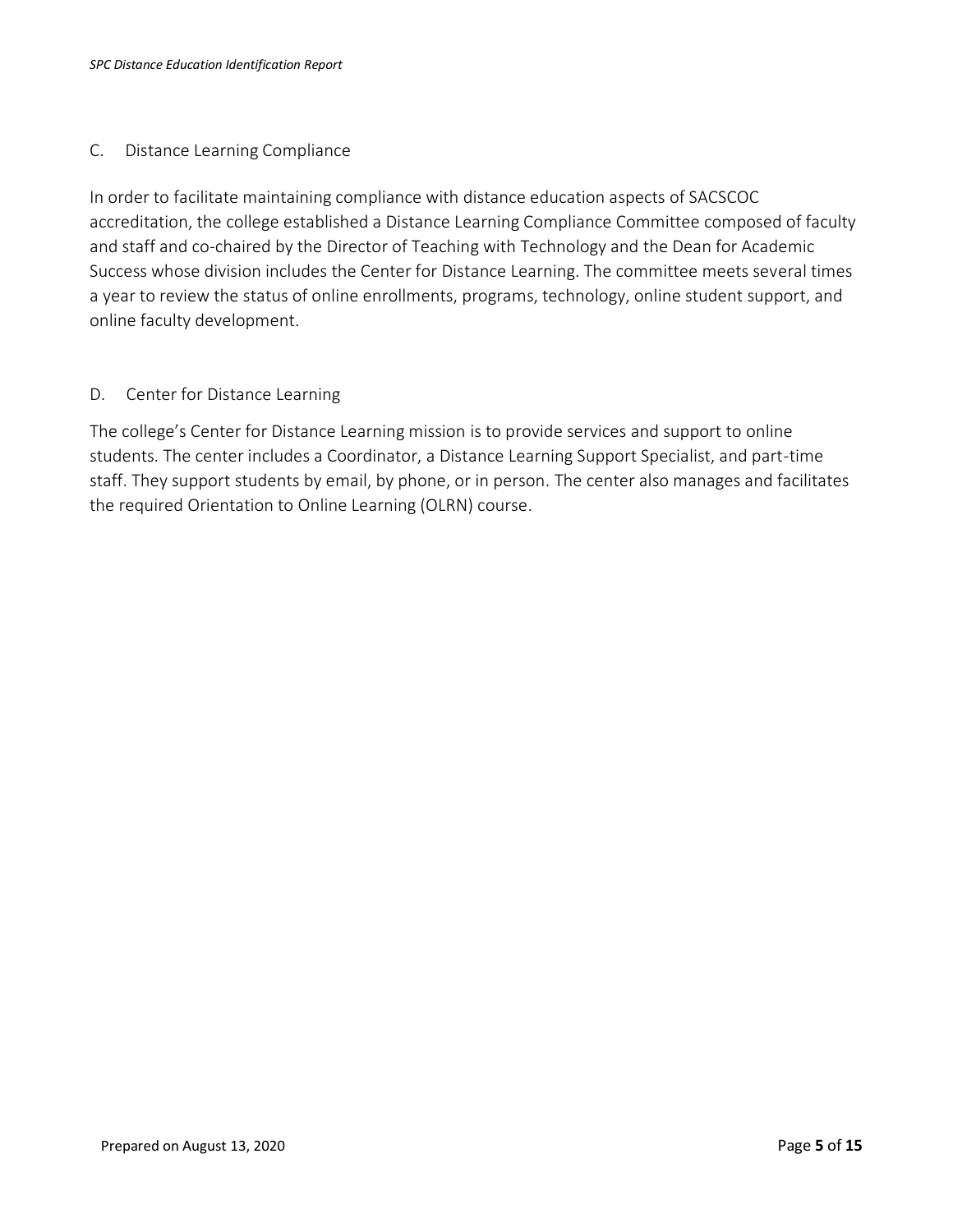## II. Data Analysis/Assessment

#### A. Enrollment Data

|                                                                                    | Fall<br>2015 | Spring<br>2016 | Fall<br>2016 | Spring<br>2017 | Fall<br>2017   | Spring<br>2018 | Fall<br>2018   | Spring<br>2019 | Fall<br>2019 | Spring<br>2020 |
|------------------------------------------------------------------------------------|--------------|----------------|--------------|----------------|----------------|----------------|----------------|----------------|--------------|----------------|
| # of Online (Duplicate<br>Enrollment)<br># of Hybrid (Duplicate                    | 8584         | 10756          | 9931         | 10253          | 10662          | 10265          | 11071          | 10768          | 11183        | 11561          |
| Enrollment)                                                                        | 1462         | 754            | 1140         | 573            | 1059           | 573            | 590            | 601            | 964          | 953            |
| % of Online (Duplicate<br><b>Enrollment) of Total DE</b><br>% of Hybrid (Duplicate | 85%          | 93%            | 90%          | 95%            | 91%            | 95%            | 95%            | 95%            | 92%          | 92%            |
| Enrollment) of Total DE                                                            | 15%          | 7%             | 10%          | 5%             | 9%             | 5%             | 5%             | 5%             | 8%           | 8%             |
| # of Online Sections                                                               | 763          | 323            | 173          | 837            | 366            | 175            | 327            | 367            | 891          | 347            |
| # of Hybrid Sections                                                               | 203          | 117            | 33           | 214            | 46             | 15             | 84             | 58             | 166          | 60             |
| % of Online Sections of Total<br><b>DE</b><br>% of Hybrid Sections of Total        | 79%          | 73%            | 84%          | 80%            | 89%            | 92%            | 80%            | 86%            | 84%          | 85%            |
| <b>DE</b>                                                                          | 21%          | 27%            | 16%          | 20%            | 11%            | 8%             | 20%            | 14%            | 16%          | 15%            |
| # of Online Core Course<br><b>Sections</b><br># of Hybrid Core Course              | 151          | 163            | 154          | 177            | 159            | 175            | 164            | 186            | 184          | 219            |
| <b>Sections</b>                                                                    | 6            | $\overline{4}$ | 5            | $\overline{4}$ | $\overline{4}$ | $\overline{2}$ | $\overline{2}$ | 4              | 10           | 17             |
| % of Online Core Course<br>Sections of Total DE<br>% of Hybrid Core Course         | 96%          | 98%            | 97%          | 98%            | 98%            | 99%            | 99%            | 98%            | 95%          | 93%            |
| Sections of Total DE                                                               | 4%           | 2%             | 3%           | 2%             | 2%             | 1%             | 1%             | 2%             | 5%           | 7%             |
| # of Online Non-Core Course<br>Sections<br># of Hybrid Non-Core Course             | 172          | 178            | 169          | 189            | 168            | 192            | 183            | 191            | 189          | 249            |
| Sections                                                                           | 111          | 60             | 93           | 42             | 80             | 56             | 58             | 48             | 74           | 61             |
| % of Online Non-Core Course<br>Sections of Total DE<br>% of Hybrid Non-Core Course | 61%          | 75%            | 65%          | 82%            | 68%            | 77%            | 76%            | 80%            | 72%          | 80%            |
| Sections of Total DE                                                               | 39%          | 25%            | 35%          | 18%            | 32%            | 23%            | 24%            | 20%            | 28%          | 20%            |

*Source Data: Institutional, Planning, Research and Effectiveness – Daily Argos Report - July 1, 2020, Uncertified*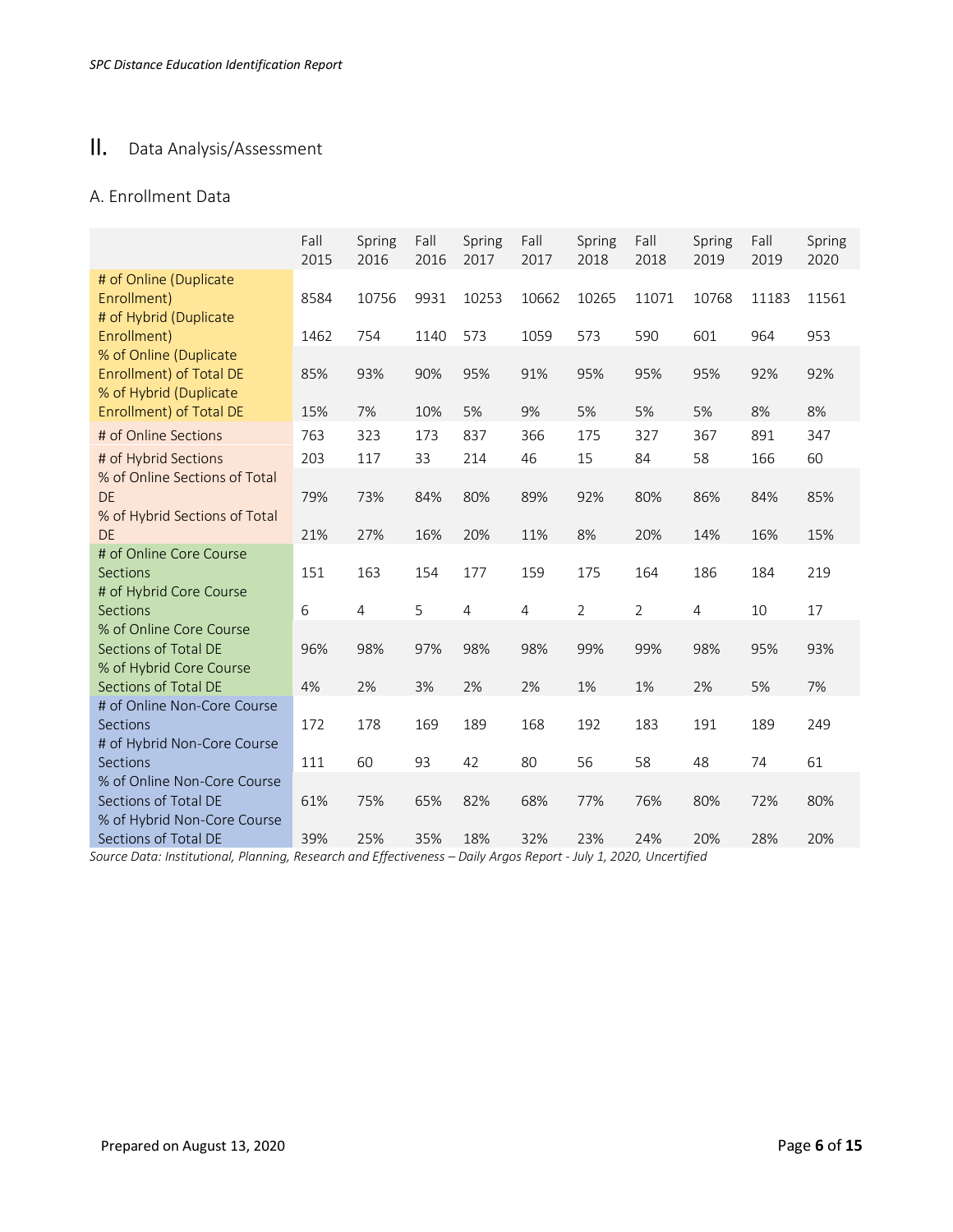As illustrated below, results indicate that the number of duplicated, online has slowly increased from Fall 2015 (8584) to Fall 2019 (9931). From Fall 2018 (11071) to Fall 2019 (11183), the number of duplicated, online, enrollment increased by 112. The online duplicated number from Spring 2016 (10756) to Spring 2018 (10265) fluctuated. From Spring 2019 (10768) to Spring 2020 (11561) the online duplicated numbers increased approximately by 793.

Duplicated, hybrid course enrollment increased significantly in Fall 2015 (1462) then compared to Fall 2016 (1140) and 2017 (1059) numbers fluctuated. From Fall 2018 (590) to Fall 2019 (964), the duplicated, hybrid course began to increase in enrollment by 374. For Spring hybrid course enrollment had a high increase in Spring 2016 (754) then remained the same in Spring 2017 (573) and Spring 2018 (573). Fromm Spring 2019 (601) to Spring 2020 (953) an increase of 352 occurred.



*Source Data: Institutional, Planning, Research and Effectiveness – Daily Argos Report - July 1, 2020, Uncertified*

The number of distance education class sections offered, as illustrated below shows growth increase and decrease from Fall 2015 to Spring 2020. Hybrid class sections also shows growth increase and decrease from Fall 2015 to Spring 2020.



*Source Data: Institutional, Planning, Research and Effectiveness – Daily Argos Report - July 1, 2020, Uncertified*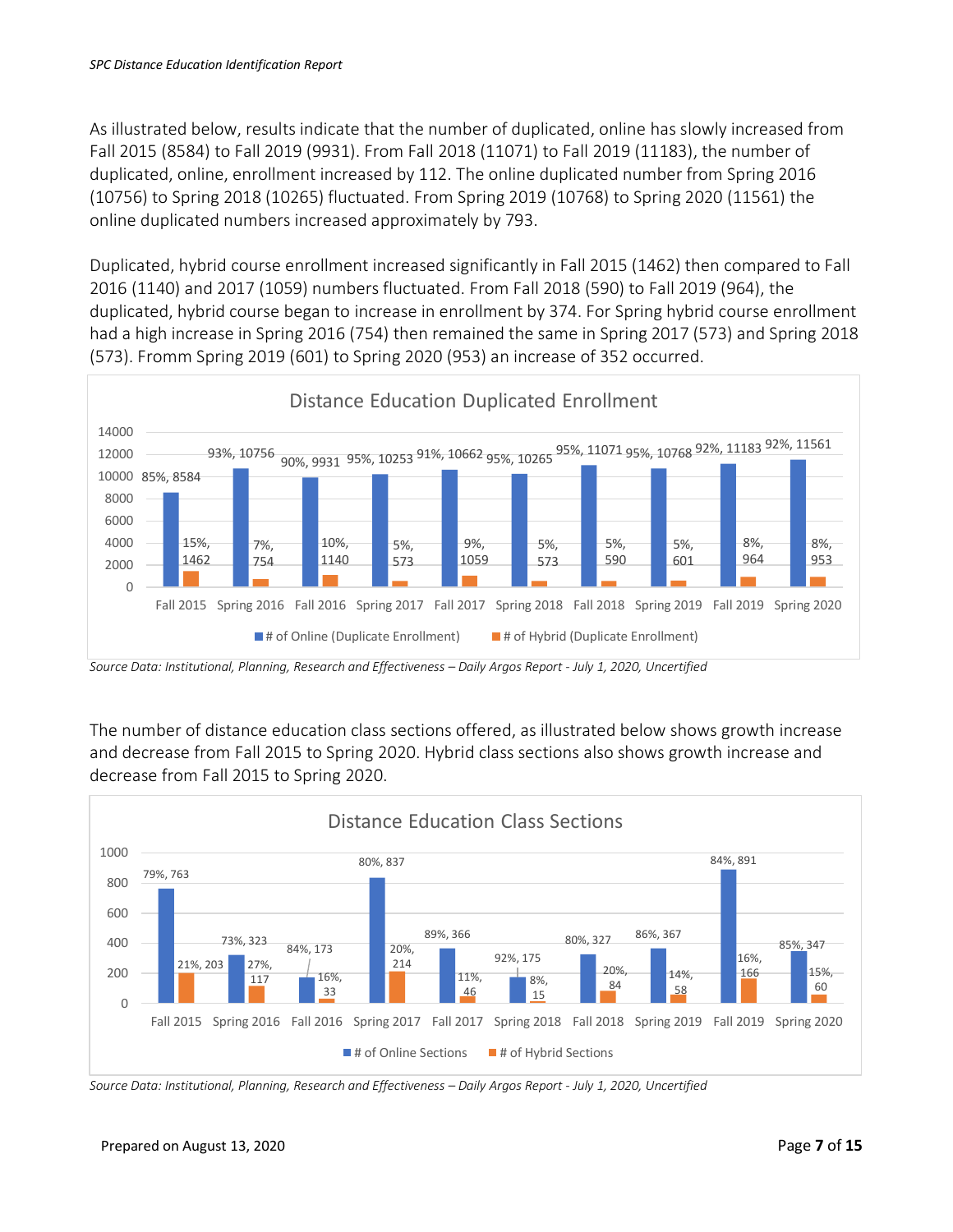Over fiscal year Fall 2019-Spring 2020, a total of 64 core courses were offered. There also has been an increase from Fall 2019 (184) to Spring 2020 (219) of approximately 35. Similarly, the number of hybrid courses had a slight increase.



*Source Data: Institutional, Planning, Research and Effectiveness – Daily Argos Report - July 1, 2020, Uncertified*

For Fall 2015-Spring 2019, the non-core course sections show a range of 168-192. In Spring 2020 we had a significant growth of 60. Hybrid non-core courses have fluctuated up and down from Fall 2015 to Spring 2020.



*Source Data: Institutional, Planning, Research and Effectiveness – Daily Argos Report - July 1, 2020, Uncertified*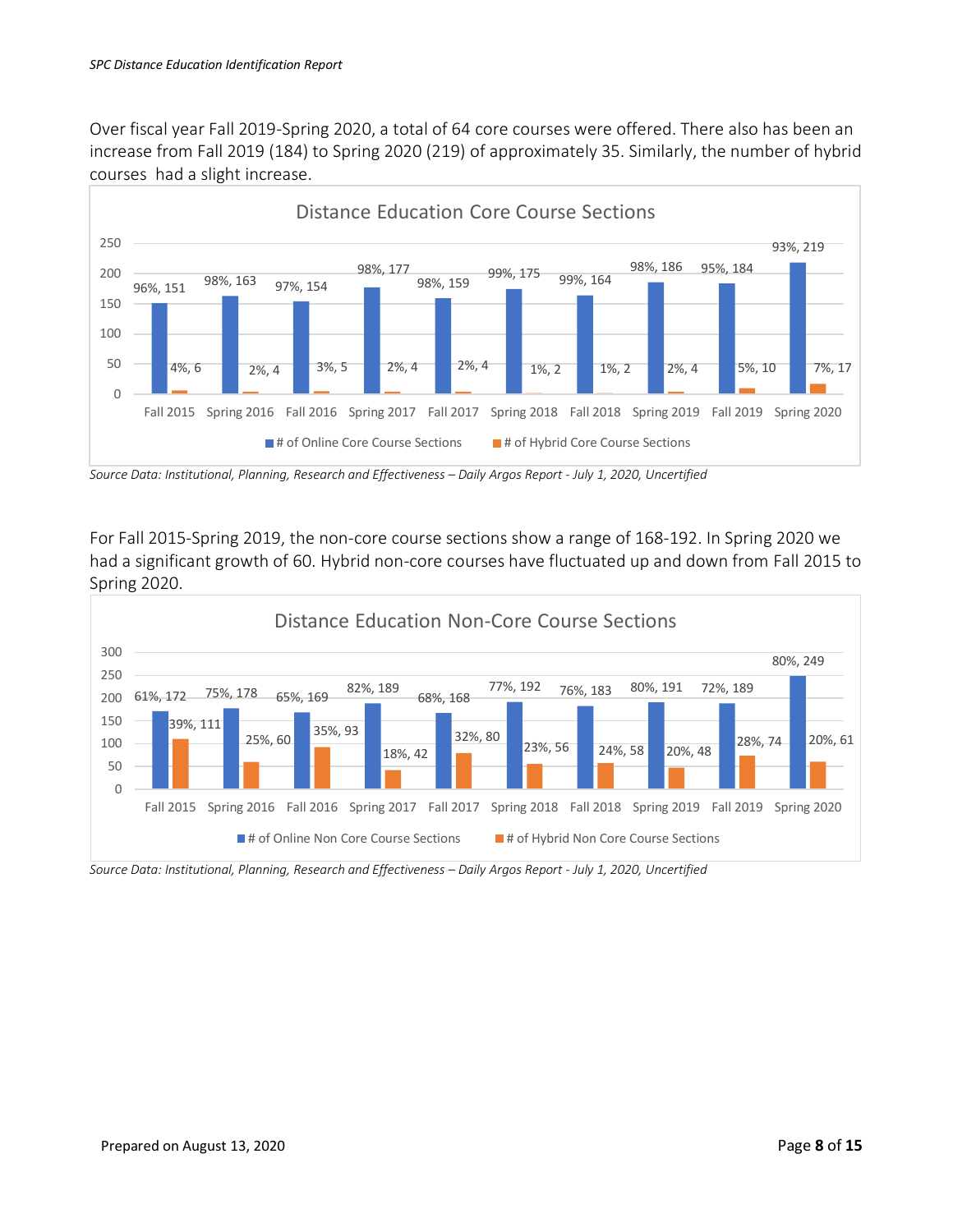#### B. Completion Rate and Success Rate

The Center for Distance Learning tracks trends in completion rates and successful completion rates of online students. Completion rates reflect students who did not drop from a class, whereas successful completion rates reflect students who completed a class with a passing grade. A comparison of Fall and Spring semester completions rates from 2015 to 2020 for Fully Distance Education courses and Hybrid/Blended courses is illustrated below.

The Completion Rate for fully distance education courses and hybrid/blended courses fluctuated for Fall 2015-2018, then increased in Fall 2019.



*Source Data: Institutional, Planning, Research and Effectiveness – Daily Argos Report - July 9, 2020, Uncertified; Chart Revised on October 11, 20212021, by Michelle Baland with corrected data.*

The Successful Completion Rate for fully distance education courses and hybrid/blended courses also fluctuated for Fall 2015-2018, then increased in Fall 2019.



*Source Data: Institutional, Planning, Research and Effectiveness – Daily Argos Report - July 9, 2020, Uncertified; Chart Revised on October 11, 2021, by Michelle Baland with corrected data.*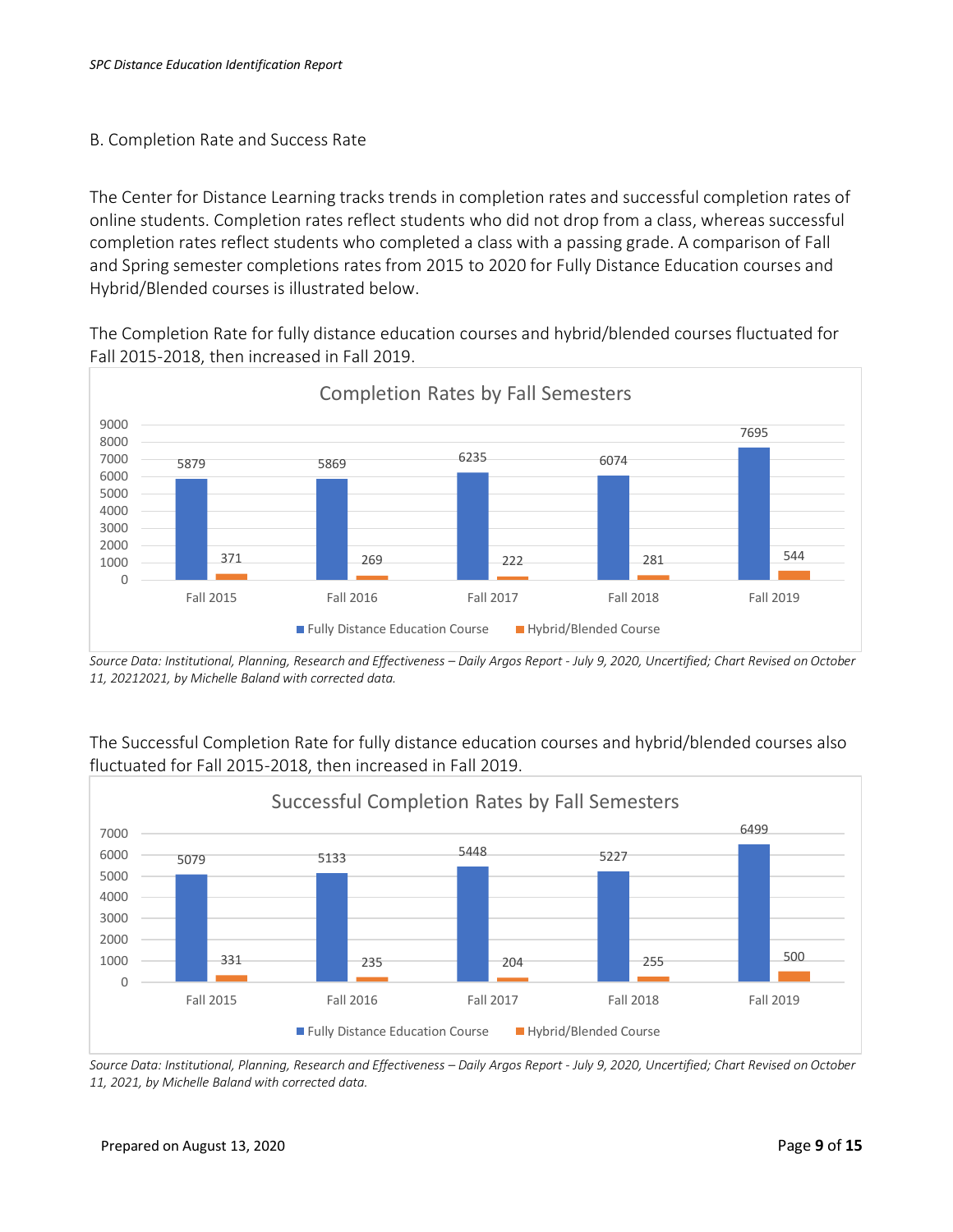

The Completion Rate for fully distance education courses and hybrid/blended fluctuated for Spring 2015-2018.

*Source Data: Institutional, Planning, Research and Effectiveness – Daily Argos Report - July 9, 2020, Uncertified; Chart Revised on October 11, 2021, by Michelle Baland with corrected data.*

The Successful Rate for fully distance education courses and hybrid/blended fluctuated for Fall 2015- 2016 then a growth increase in Fall 2017 to Spring 2020.



*Source Data: Institutional, Planning, Research and Effectiveness – Daily Argos Report - July 9, 2020, Uncertified; Chart Revised on October 11, 2021, by Michelle Baland with corrected data.*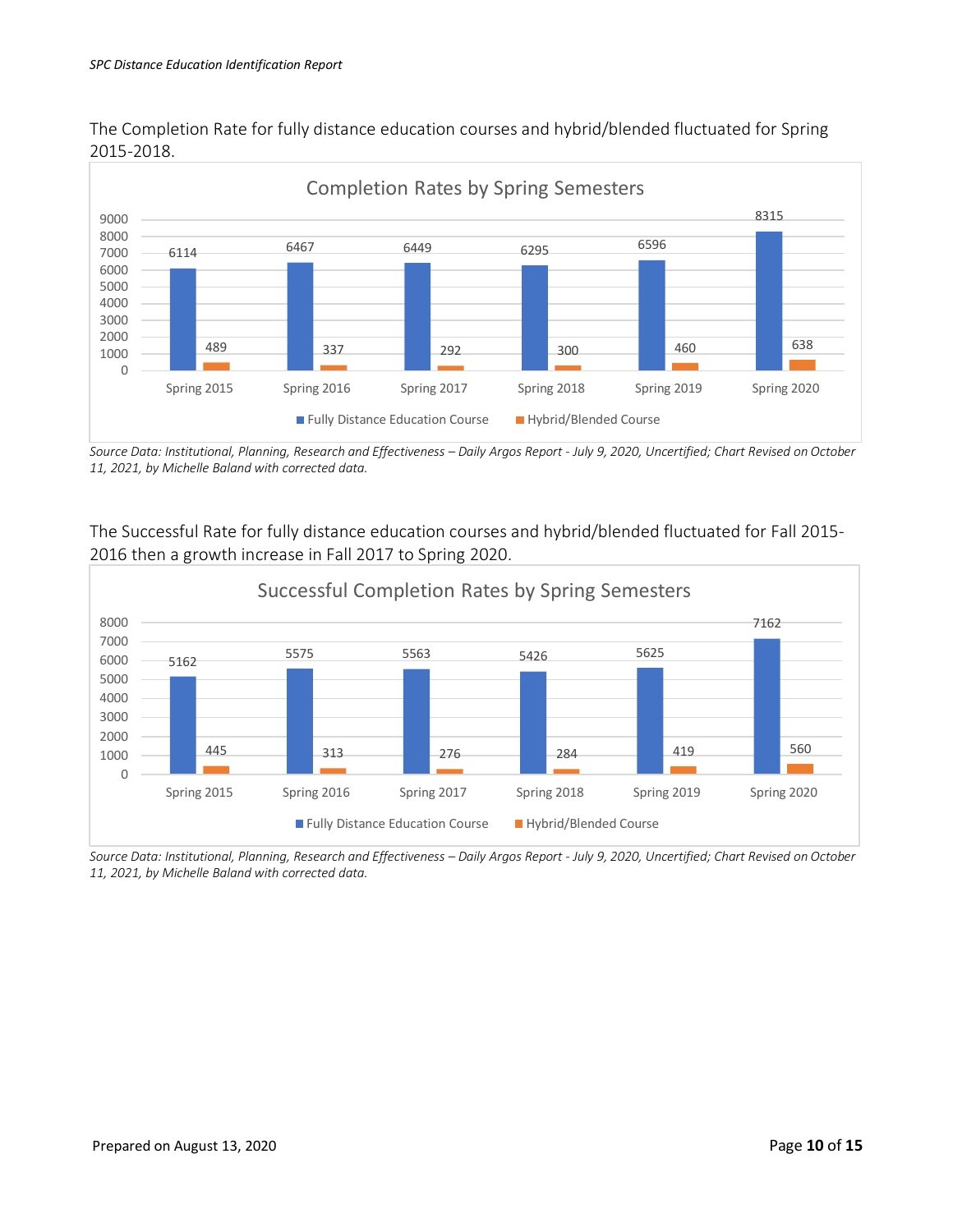#### C. Dual Credit and Early College High School Enrollment

Dual Credit (DC) and Early College High School (ECHS) students can enroll in online and hybrid courses during the Fall and Spring semesters. A comparison between Dual Credit and Early College High School online enrollment is shown below.



*Source Data: Institutional, Planning, Research and Effectiveness – Daily Argos Report - July 27, 2020, Uncertified*

#### D. Distance Education Programs

The following chart shows the number of distance education programs by degree type: Associate of Arts (AA), Associate of Arts in Teaching (AAT), Associate of Science (AS), Associate of Applied Science (AAS), and certificates (CERT). Institutional Summary Form that lists all educational programs that are available 25-49% online, greater than or equal to 50% online, or 100% online.



E. Orientation to Online Learning (OLRN)

Prepared on August 13, 2020 **Page 11** of **15** Page **11** of **15** Page **11** of **15**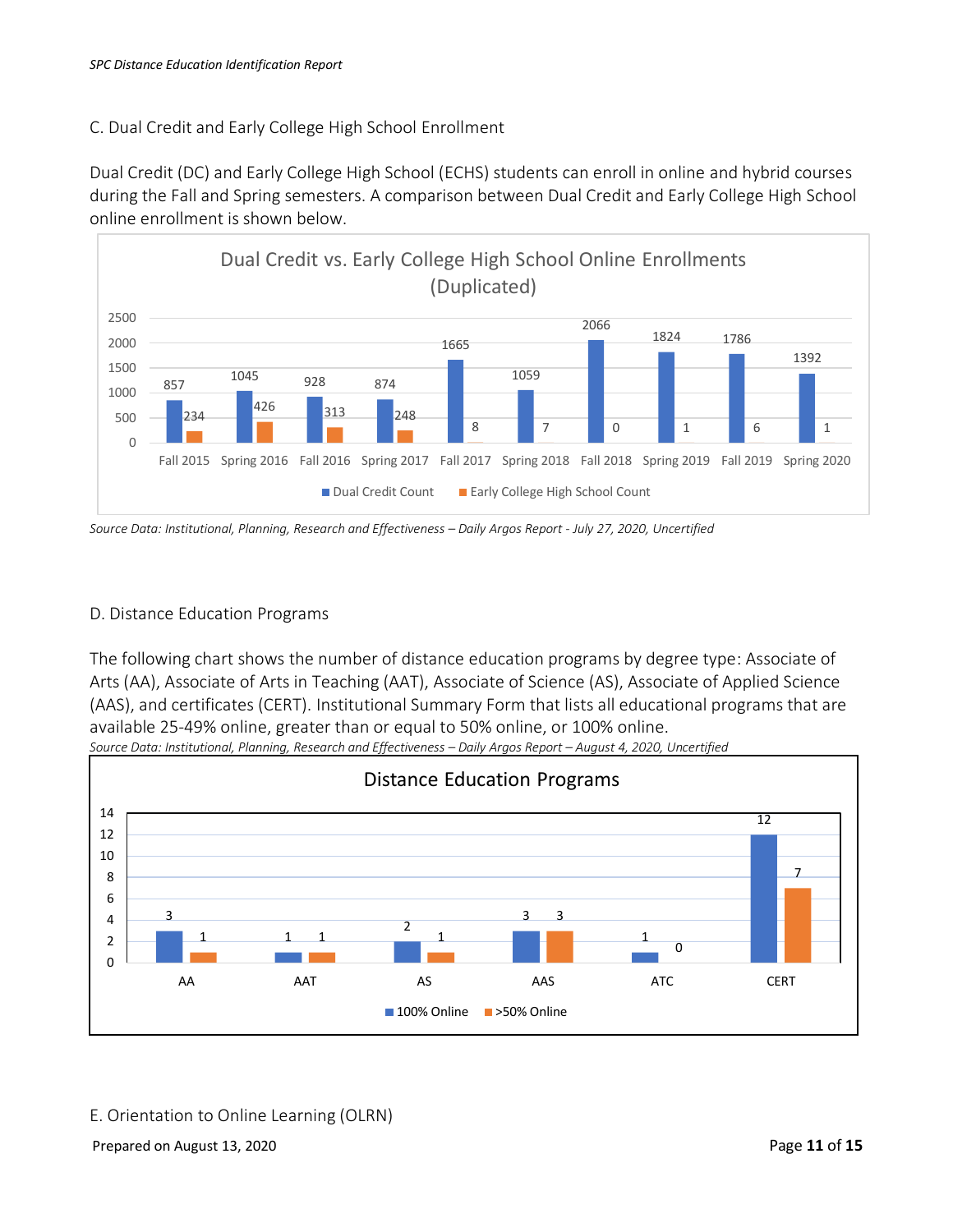The Orientation to Online Learning (OLRN) course helps students prepare to take online courses by providing them with an overview of the Canvas Learning Management System, as well as techniques and resources that will help them be successful online learners. The Center for Distance Learning staff manage OLRN courses and respond to all inquiries from students and faculty. Each semester several OLRN course sections are made available. Students register for the free, non-credit OLRN 0001 course the same way as they register for any other course. The chart below shows student participation in the course.



*Source Data: Institutional, Planning, Research and Effectiveness – Daily Argos Report - July 13, 2020, Uncertified*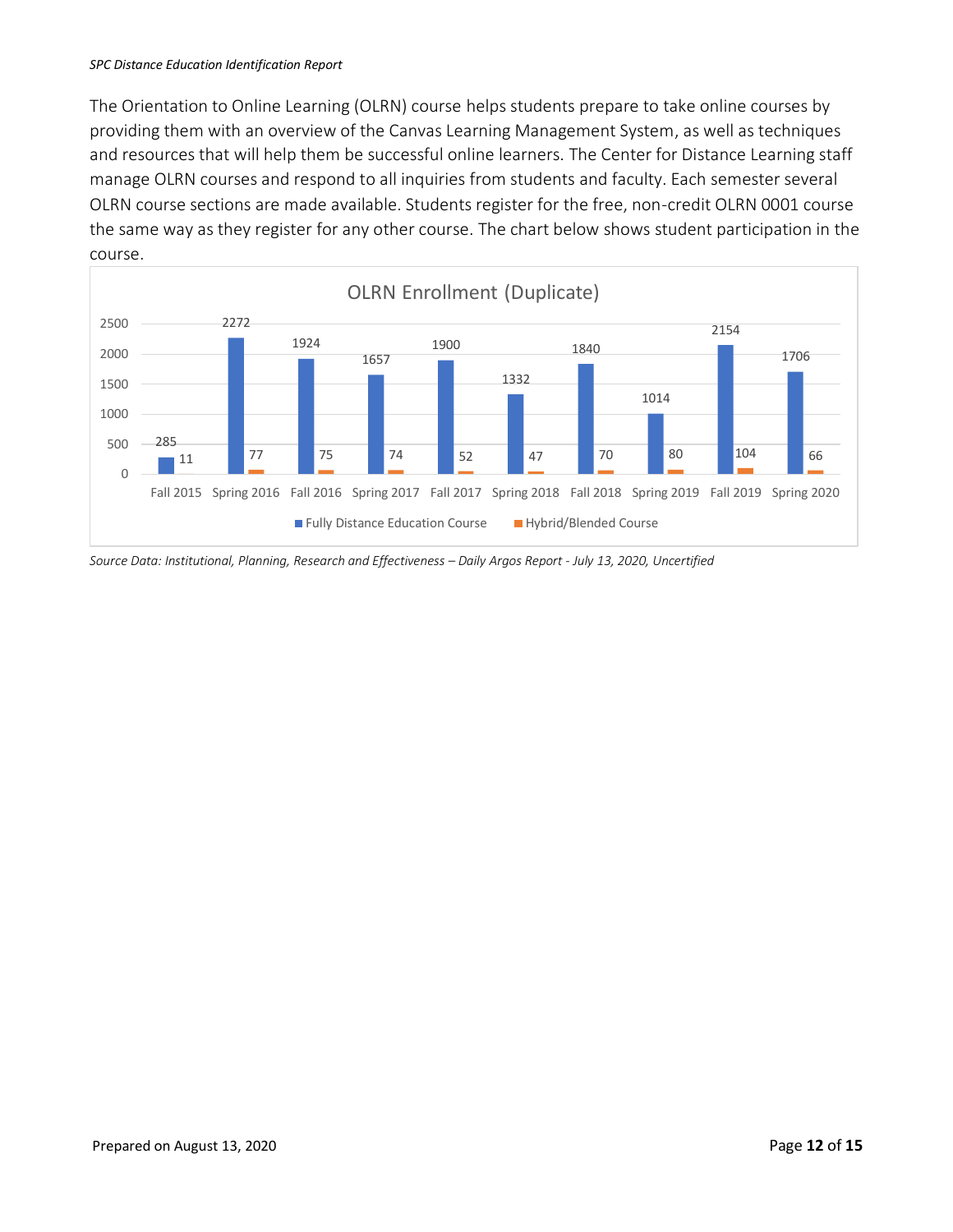## IV. AWARENESS

The awareness step allows St. Philip's College to share the identification and descriptive assessment of data with all internal and external SPC constituencies. This updated report will be shared at all internal St. Philip's College leadership meetings to include Cabinet meetings, Division meetings, Leadership Council meetings, Faculty Senate meetings, Staff Senate meetings, Curriculum Committee meetings and Chair Academy sessions, as well as with the College Distance Education Compliance Committee.

Internal dissemination and presentation of the findings will include all internal constituencies to include academic and non-academic areas/divisions. This report also will be shared at external venues, including, but not limited to, dissemination at local, state, regional and national conferences.

### V. IMPROVEMENTS

The Center for Distance Learning and the Instructional Innovation Center, in conjunction with distance education faculty and the Distance Education Compliance Committee, will use the data presented in this report to recommend possible improvements in how we support online students. The data analysis will ensure that the institution is meeting its responsibility of providing the same level of student support to online students as it does to face-to-face students. Recommendations for improvements also may be made to how we train and prepare faculty to teach online courses.

### VI. Summary

Distance education is a significant part of the academic landscape at St. Philip's College, and there continues to be a need to monitor all aspects of distance education as they relate to SACSCOC requirements to ensure we remain in compliance. The Distance Education Compliance Committee, along with the staff of the Center for Distance Learning, the Instructional Innovation Center, and the Office of Institutional Planning, Research and Effectiveness, will ensure distance education is regularly and systematically reviewed and that a close-out report is compiled annually and distributed to all associated constituencies. This report will enable the college leadership to track the growth and effectiveness of its distance education programs, to highlight successful programs and to recommend strategies to improve all programs. Student success will be evaluated to determine areas in which the college can help improve successful completion.

Support for distance education students is crucial for their success, so the Center for Distance Learning will continue providing support services and training opportunities to students. They also continue efforts to build awareness of the Orientation to Online Learning course. Additionally, the Instructional Innovation Center will continue providing professional development opportunities related to best practices in teaching in a distance education environment. These opportunities will include training for department Chairs and Program Directors to enable them to effectively evaluate online and hybrid courses within their departments.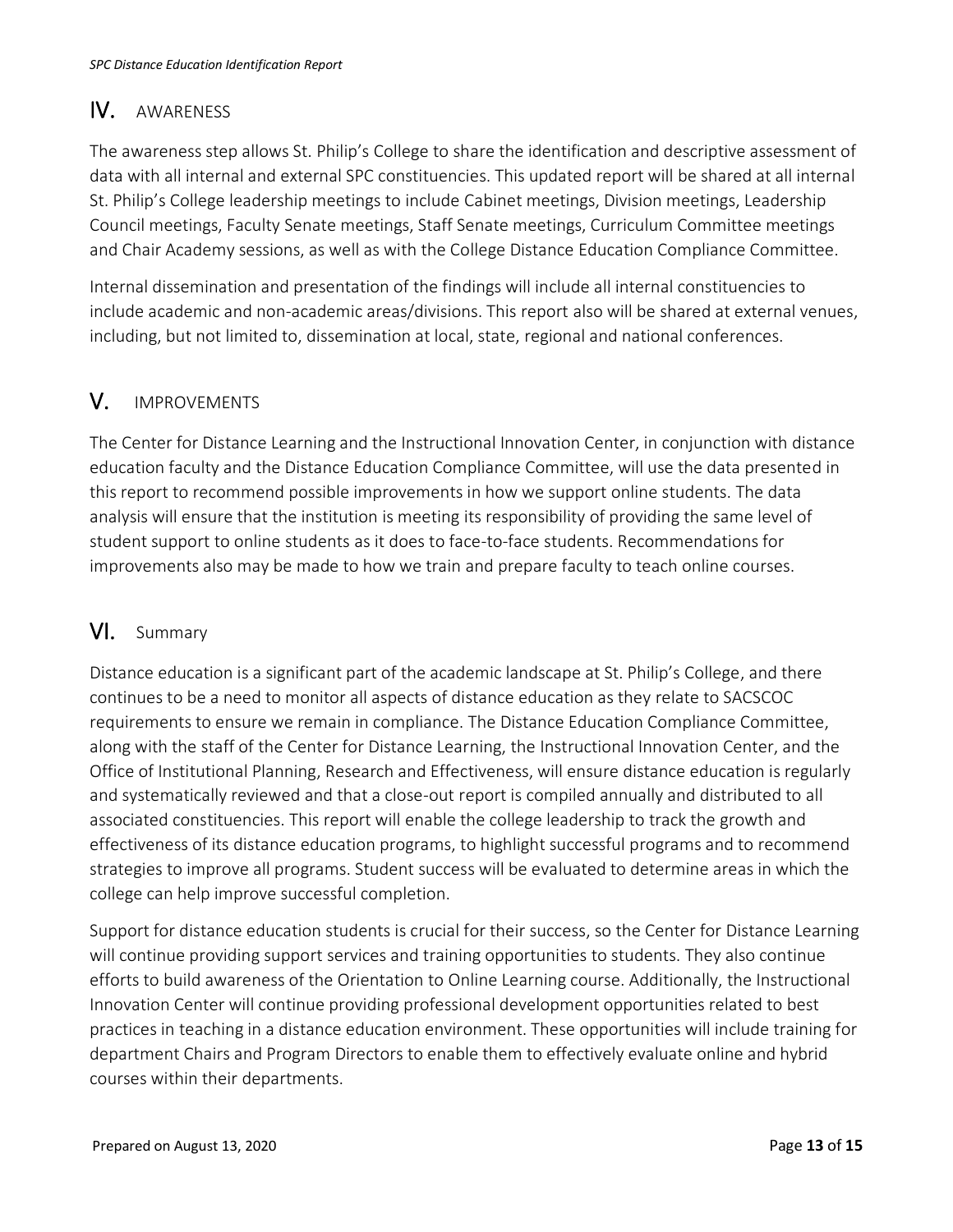## Glossary

| Alamo Colleges                    | The collective reference to all five colleges within the Alamo Community College<br>District. The term Alamo Colleges includes Northeast Lakeview College, Northwest<br>Vista College, Palo Alto College, San Antonio College and St. Philip's College. For<br>additional information visit the Alamo Colleges at http://www.alamo.edu.Source:<br>IRES https://www.alamo.edu/siteassets/spc/about-spc/offices-and-<br>departments/planning--research/glossaryofterms.pdf                                                                                                                                                                                                                                                                                                                          |
|-----------------------------------|---------------------------------------------------------------------------------------------------------------------------------------------------------------------------------------------------------------------------------------------------------------------------------------------------------------------------------------------------------------------------------------------------------------------------------------------------------------------------------------------------------------------------------------------------------------------------------------------------------------------------------------------------------------------------------------------------------------------------------------------------------------------------------------------------|
| <b>Completion Rates</b>           | In IRES Grade Distribution report, the measure of completed grades relative to total<br>enrollment expressed as a percentage (A+B+C+D+F+IP+I+P/Total Enrollment).<br>Source: IRES https://www.alamo.edu/siteassets/spc/about-spc/offices-and-<br>departments/planning--research/glossaryofterms.pdf                                                                                                                                                                                                                                                                                                                                                                                                                                                                                               |
| Core Curriculum                   | The common part of every undergraduate curriculum that introduces students to a<br>broad range of areas beyond their major and helps students develop basic<br>intellectual competencies in reading, writing, speaking, listening, critical thinking,<br>and computer literacy. In Texas the core curriculum usually consists of 42-48<br>semester credit hours of course work distributed among the disciplines of<br>communication, mathematics, the natural sciences, the arts and humanities, and<br>the social and behavioral sciences. State law mandates the transfer of core<br>curriculum courses between all public institutions of higher education. Source: IRES<br>https://www.alamo.edu/siteassets/spc/about-spc/offices-and-<br>departments/planning--research/glossaryofterms.pdf |
| Core Course                       | A course that is part of the 2019-2020 St. Philip's College Core Curriculum. Source:<br>https://myspccatalog.alamo.edu/content.php?catoid=177&navoid=10919                                                                                                                                                                                                                                                                                                                                                                                                                                                                                                                                                                                                                                        |
| <b>Distance Education</b>         | The formal educational process that occurs when students and instructors are not<br>in the same physical setting for the majority (more than 50 percent) of instruction.<br>Source: IRES https://www.alamo.edu/siteassets/spc/about-spc/offices-and-<br>departments/planning--research/glossaryofterms.pdf                                                                                                                                                                                                                                                                                                                                                                                                                                                                                        |
| Dual Enrollment or Dual<br>Credit | The simultaneous enrollment of a student at a high school and in a college course<br>which is offered through regular campus schedule or at the high school. Source: IPR<br>https://www.alamo.edu/siteassets/spc/about-spc/offices-and-<br>departments/planning--research/glossaryofterms.pdf                                                                                                                                                                                                                                                                                                                                                                                                                                                                                                     |
| Duplicate Enrollment              | Indicates enrollment by the same student in more than one course.                                                                                                                                                                                                                                                                                                                                                                                                                                                                                                                                                                                                                                                                                                                                 |
| Enrollment data                   | Data representing the number of students enrolled in each course section.<br>Enrollment data used in this report includes duplicate numbers in that individual<br>students may be enrolled in more than one distance education course section. An<br>IRES report that provides same day, year-to-year enrollment comparisons by college<br>and term. Source: IRES https://www.alamo.edu/siteassets/spc/about-spc/offices-<br>and-departments/planning--research/glossaryofterms.pdf                                                                                                                                                                                                                                                                                                               |